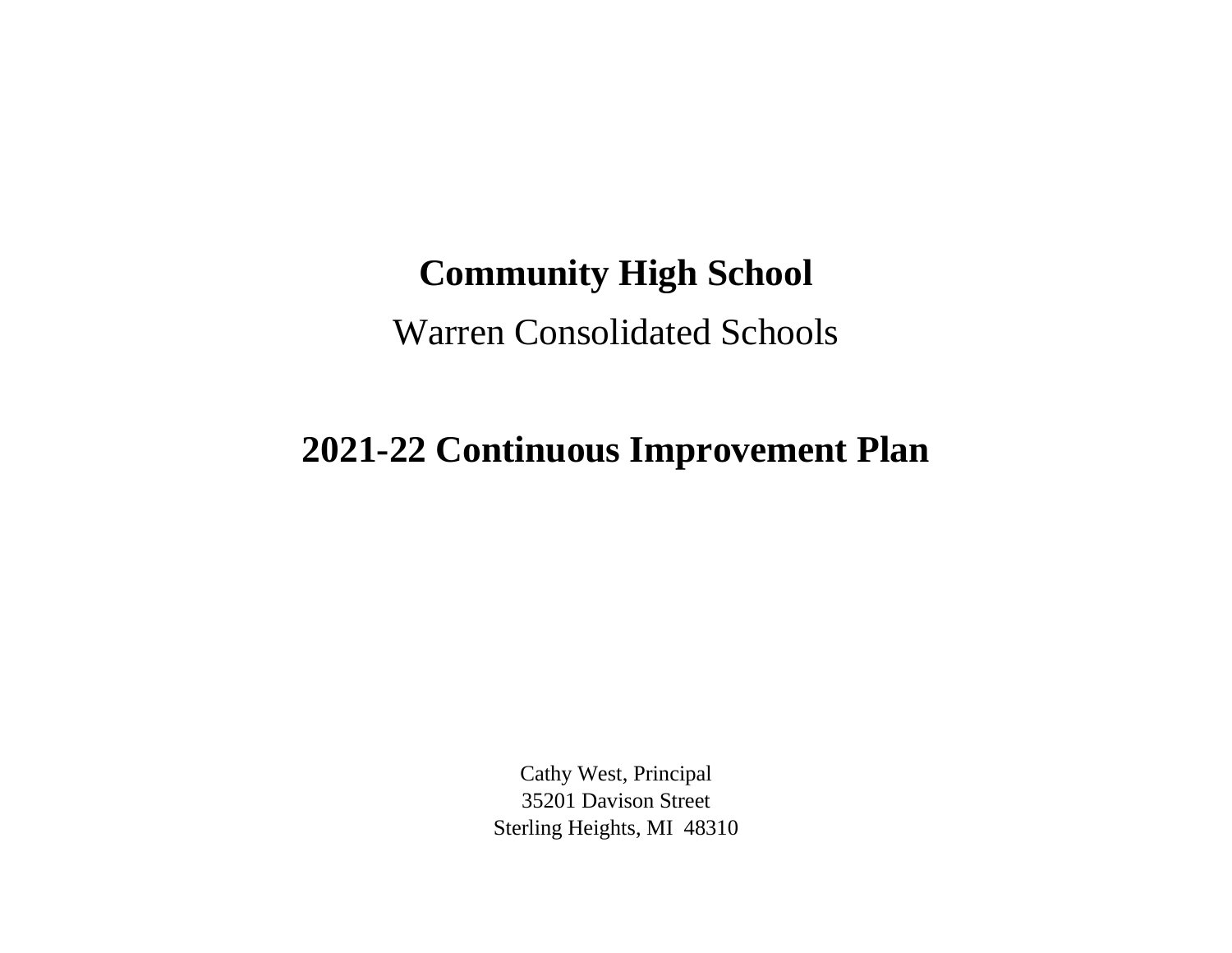**Using your building's data story and equity reflection, review your current improvement plan. Does this new information on equity lead to adjusting or adding any additional strategies or activities to your improvement plan? Indicate your goals below and any revisions for 2021-2022.**

| Goal 1                                                                        |                                                                                                     |  |
|-------------------------------------------------------------------------------|-----------------------------------------------------------------------------------------------------|--|
| <b>SMART Goal Language</b>                                                    | Promote and foster positive school communities by providing quality care both in and out of school. |  |
| <b>Continuation Goal</b><br>(Yes or No)                                       | Yes                                                                                                 |  |
| <b>Additional Strategies</b>                                                  | College and Career Readiness Coordinator                                                            |  |
| <b>Additional Activities</b>                                                  | Positive You Program                                                                                |  |
| <b>Title I Funding Source</b><br><b>Update (must match Title</b><br>I budget) |                                                                                                     |  |
| <b>Other Funding Sources</b><br><b>Update</b>                                 | \$12,000                                                                                            |  |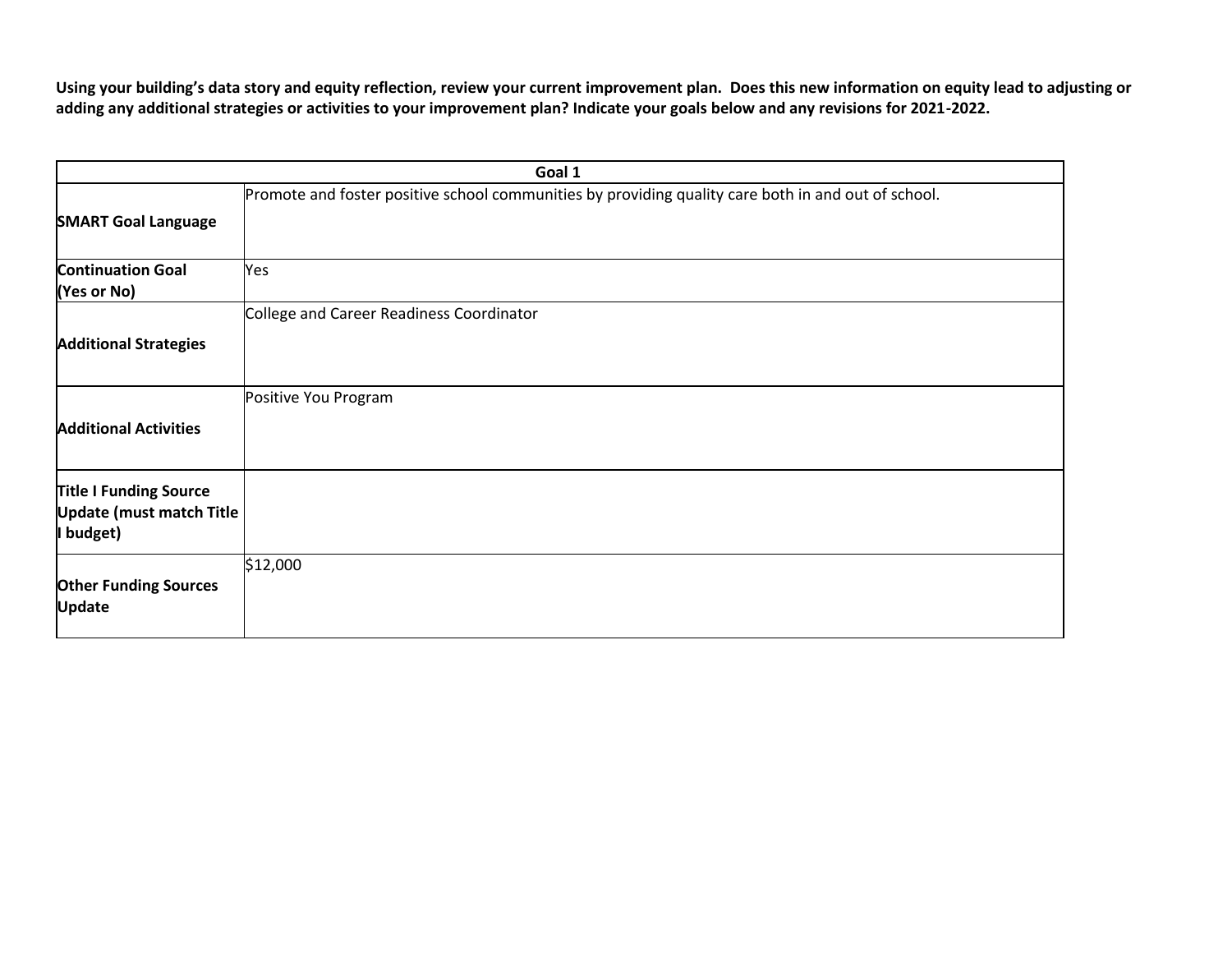|                                                                        | Goal 2                                                                                                   |
|------------------------------------------------------------------------|----------------------------------------------------------------------------------------------------------|
|                                                                        | Promote college and career readiness by increasing achievement in English Language Arts for all students |
| <b>SMART Goal Language</b>                                             |                                                                                                          |
| <b>Continuation Goal</b><br>(Yes or No)                                | Yes                                                                                                      |
| <b>Additional Strategies</b>                                           |                                                                                                          |
| <b>Additional Activities</b>                                           |                                                                                                          |
| <b>Title I Funding Source</b><br>Update (must match Title I<br>budget) |                                                                                                          |
| <b>Other Funding Sources</b><br><b>Update</b>                          |                                                                                                          |